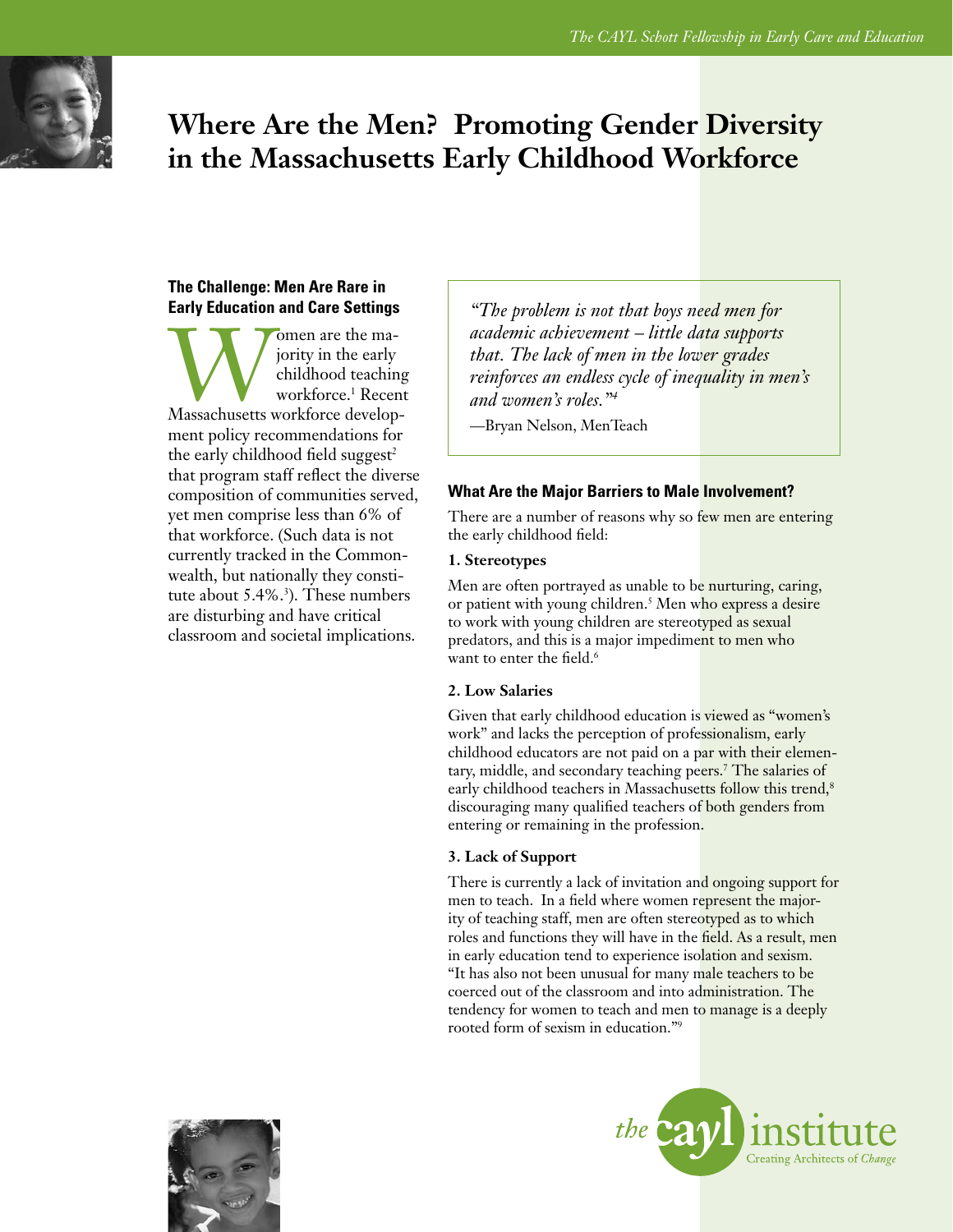# **Promoting Gender Diversity in the Massachusetts Early Childhood Workforce**

# **Why Men Are Essential to High Quality Early Education and Care Programs**

As Massachusetts creates a shared vision of quality education for young children,<sup>10</sup> we must be clear about what constitutes that quality. A representative, diverse workforce that promotes professional opportunities regardless of gender can help children develop "an expectation that both women and men are expected to fulfill a full range of adult roles and responsibilities."11 Recruiting more male teachers into the Massachusetts early childhood workforce provides children with adults of both genders to whom they can relate and respond. We propose that gender diversity, the presence of both females and males in the workplace, must be included in the state's concept of diversity, as well as in its definition of high quality.

### **Massachusetts Needs to Act**

Massachusetts needs to address these barriers because we believe in the importance of recruiting, retaining, and supporting high quality male teachers into the field in order to improve:

#### **Diversity**

Massachusetts and its Department of Early Education and Care (EEC) must commit to ensuring diversity within the workforce, curriculum, and classroom environments by including gender in its current definition of diversity.

#### **Social Development**

Boys and girls should have positive interactions with adults of both genders in their daily lives and develop social expectations as a matter of healthy social development.

#### **Equity in compensation**

The compensation of early childhood educators should be on a par with all teachers. Low wages deter high quality teachers of both genders from entering the EEC workforce.

#### **Models of Success in Other States**<sup>13</sup>

The significant lack of male teachers in the lives of young children continues to be a systemic problem in American culture. Many great initiatives are already in place to address this dilemma:

• In South Carolina, Clemson University offers "Call Me Mister" - a teaching and recruitment scholarship program which offers tuition assistance (loan forgiveness programs), and academic, cultural, and social support to male students enrolled in participating colleges.

• The University of Missouri-Columbia offers "Mizzou Men for Excellence in Elementary Education" – a program that includes a teaching fellowship, certification assistance, and support structures to men pursuing their master's degree in elementary education.

• In Maryland, Bowie State University's School of Education offers "Men Equipped to Nurture" - a specialized teacher education program aimed at recruiting and certifying males as teachers.

# **Strategies to Improve Gender Diversity in the Massachusetts Early Childhood Workforce**

In April 2008, we convened a roundtable that brought together over 60 participants representing a wide spectrum of Massachusetts early childhood leaders concerned about the lack of men in the Massachusetts early childhood workforce. Three guiding recommendations arose from these discussions:

#### **1. Include the term "gender" in all definitions of diversity.**

- a. To combat discrimination, include the term "gender" in the current General Laws of Massachusetts where it is currently omitted in the definition of diversity (as it relates to the EEC workforce).12
- b. This addition would be in line with the definition of diversity included in House Bill 4706, which was signed into law by July 2008.<sup>14</sup>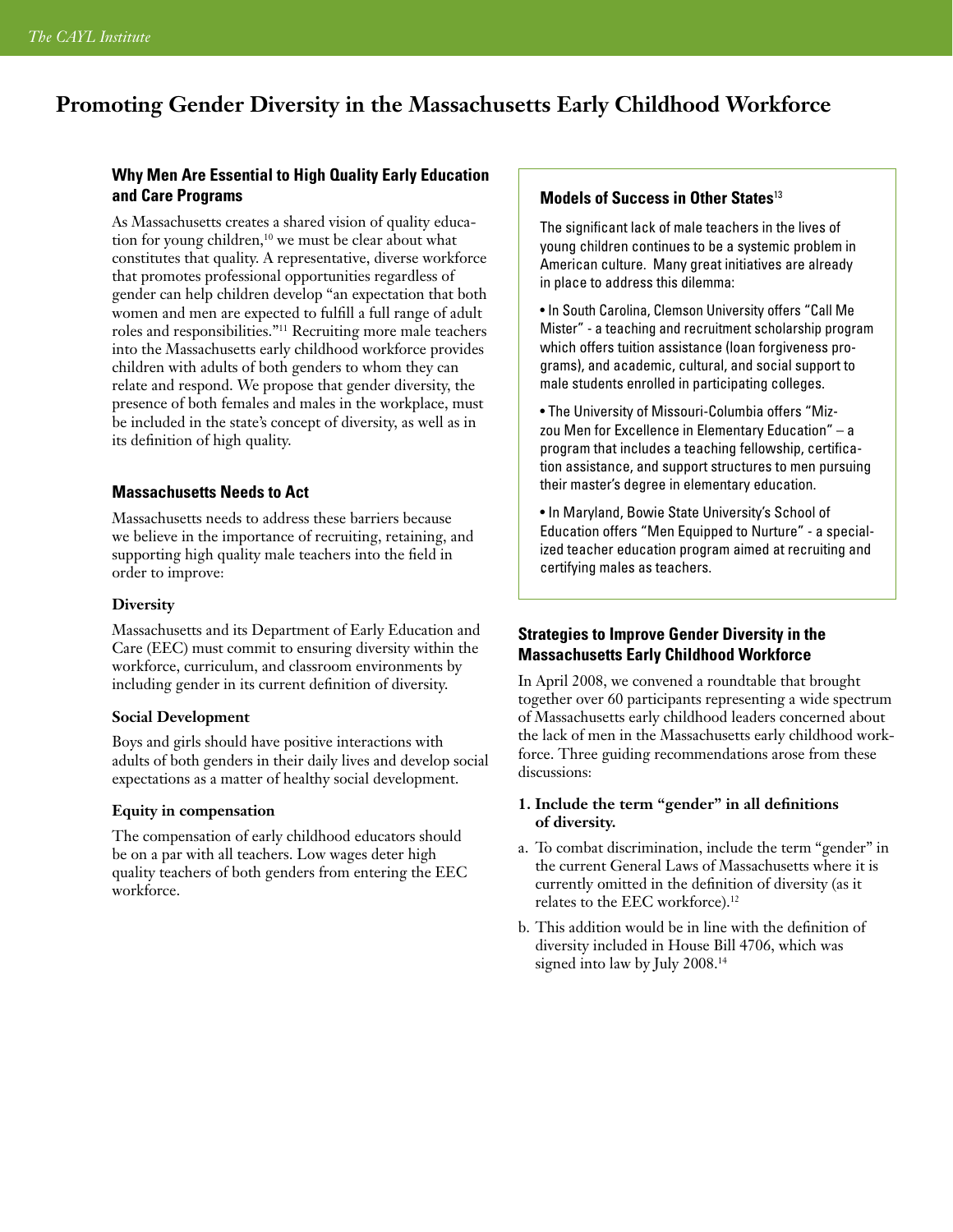#### **2. Collect data on gender in EEC workforce.**

a. To better understand the state of gender diversity in the Massachusetts EEC workforce, EEC needs to add information on gender to the workforce data it currently collects. Adding this crucial data on gender will allow us to see how our state is faring in terms of attracting male teachers into and retaining them in the field.

#### **3. Actively invite males into the EEC workforce.**

- a. In order to challenge negative stereotypes, teacher recruitment and marketing materials produced by EEC should include photos of men working with children. In addition, EEC should set aside specific funds for an awareness campaign focused solely on the recruitment and support of male teachers.
- b. EEC teacher orientation and training programs should include an educational component on the importance of gender diversity.
- c. EEC needs to develop a recruitment database to share best practices with administrators in order to encourage gender-diverse hiring practices.
- d. EEC needs to formulate and share information surrounding successful early childhood mentor programs that would contribute to the retention and ongoing support of high quality male and female teachers.
- e. EEC needs to address the issues of low salaries earned by early childhood teachers. The department should also set aside 10% of its scholarship fund for male applicants.
- f. EEC should partner with city summer youth employment programs to actively recruit young men in early childhood settings.

#### **4. Commission research studies.**

 a. There is little research available that explores the effect that male teachers have on the development of young children or best practices to retain male teachers in the field. We recommend that EEC commission research studies on these two topics to strategically examine the data collected in recommendation 2(a).

# **CONCLUSION**

By implementing these steps, Massachusetts and the Department of Early Education and Care will be moving in the right direction to recruit, retain, and actively support high quality male teachers into the state EEC workforce. New attitudes and higher standards are needed. We must recognize and challenge institutional bias towards men and transform current recruitment and hiring patterns. In doing so, our state's youngest children will be given greater access to competent, nurturing, and qualified adults, both male and female, who are representative of the diversity reflected in their own communities. "Early care and education is being afforded a historically unique opportunity to revolutionize the value that the next generation places on male nurturing behavior, provided the field can recognize the opportunity, overcome any obstacles, and come to expect male involvement as a natural course toward gender equality for all the worlds' children."15

#### *By Just Holm, Rolland Janairo, Theresa Jordan, Nida Wright*

*The Schott Fellowship in Early Care and Education, a program of The CAYL Institute*